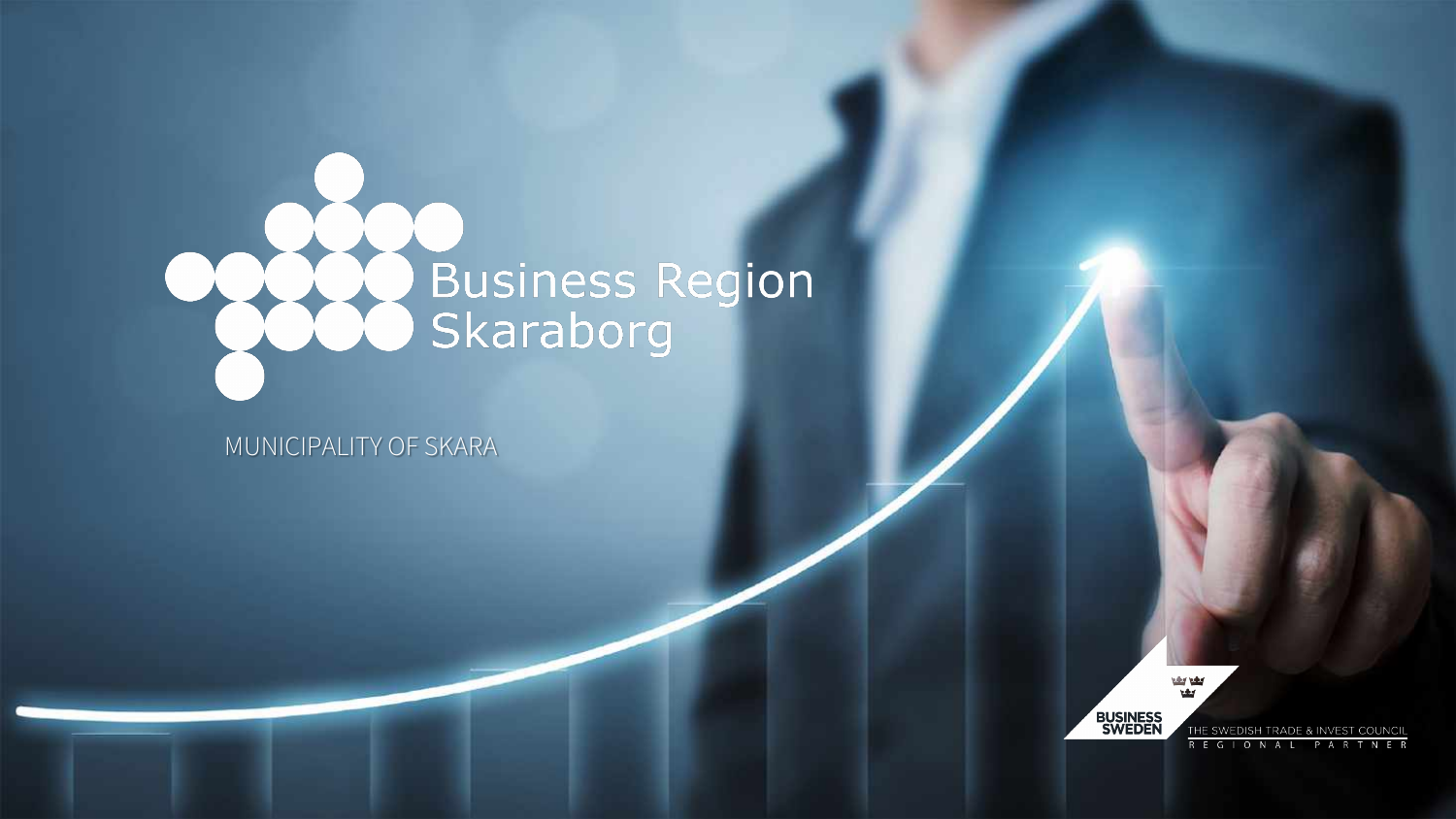

# WELCOME TO SKARABORG

- PRESENCE OF GLOBAL BRANDS
- $\checkmark$  NETWORKING OPPORTUNITIES WE BELIEVE IN STRONGER TOGETHER
- $\checkmark$  SUPERIOR LOGISTICS IN THE MIDDLE OF THE NORDICS
- $\checkmark$  SUBCONTRACTOR HEAVEN CLOSENESS TO YOUR CUSTOMER
- EASY ACCESS TO COMPETENCE 135 000 STUDENTS WITHIN 200 KM
- GREEN POWER REDUCE YOUR EMISSIONS AND MAKE MONEY WHILE DOING IT
- COLLABORATION WITH THE UNIVERSITY OF SKÖVDE AND PARTNERS
- $\checkmark$  CLOSE AND EASY COLLABORATION WITH ALL AUTHORITIES
- $\checkmark$  A VAST SPREAD OF HOUSING OPTIONS TO SUIT DIFFERENT NEEDS.
- $\checkmark$  MANY OPTIONS TO SPEND SPARE TIME TO ASSURE GOOD RECREATION
- $\checkmark$  CONNECTS TO THE WORLD VIA EASY ACCESS TO MANY KINDS OF TRANSPORTATION

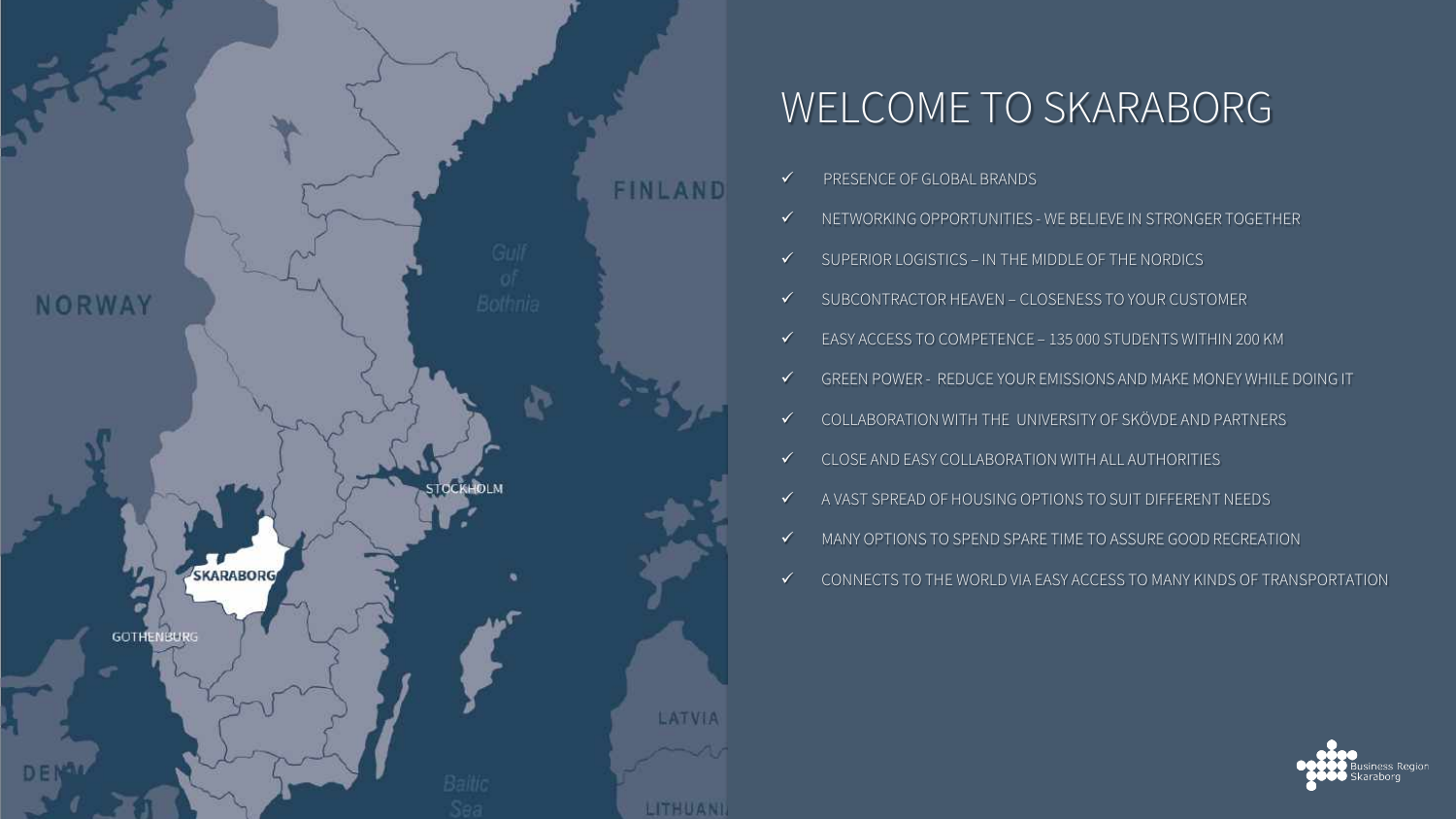

# GEOGRAPHY TIME & DISTANCE

KARLSTAD

LIDKOP

**Contract Contract** 

 $\circ$ 

**O**<br>NOSSEBRO

**GÖTEBORG** 

\*\*\*\* RAILWAY - HIGHWAY

**STOCKHOLM** 

TIME TO SITE FROM

#### GÖTEBORG

**TEAMERS** 

...................

**BORG** 

BBO  $\circ$ 

**JÖNKÖPING** 

TRAIN 80 min VIA SKÖVDE ROAD 100 min

**STOCKHOLM** 

TRAIN 140 min VIA SKÖVDE ROAD 230 min

OSLO ROAD 220 min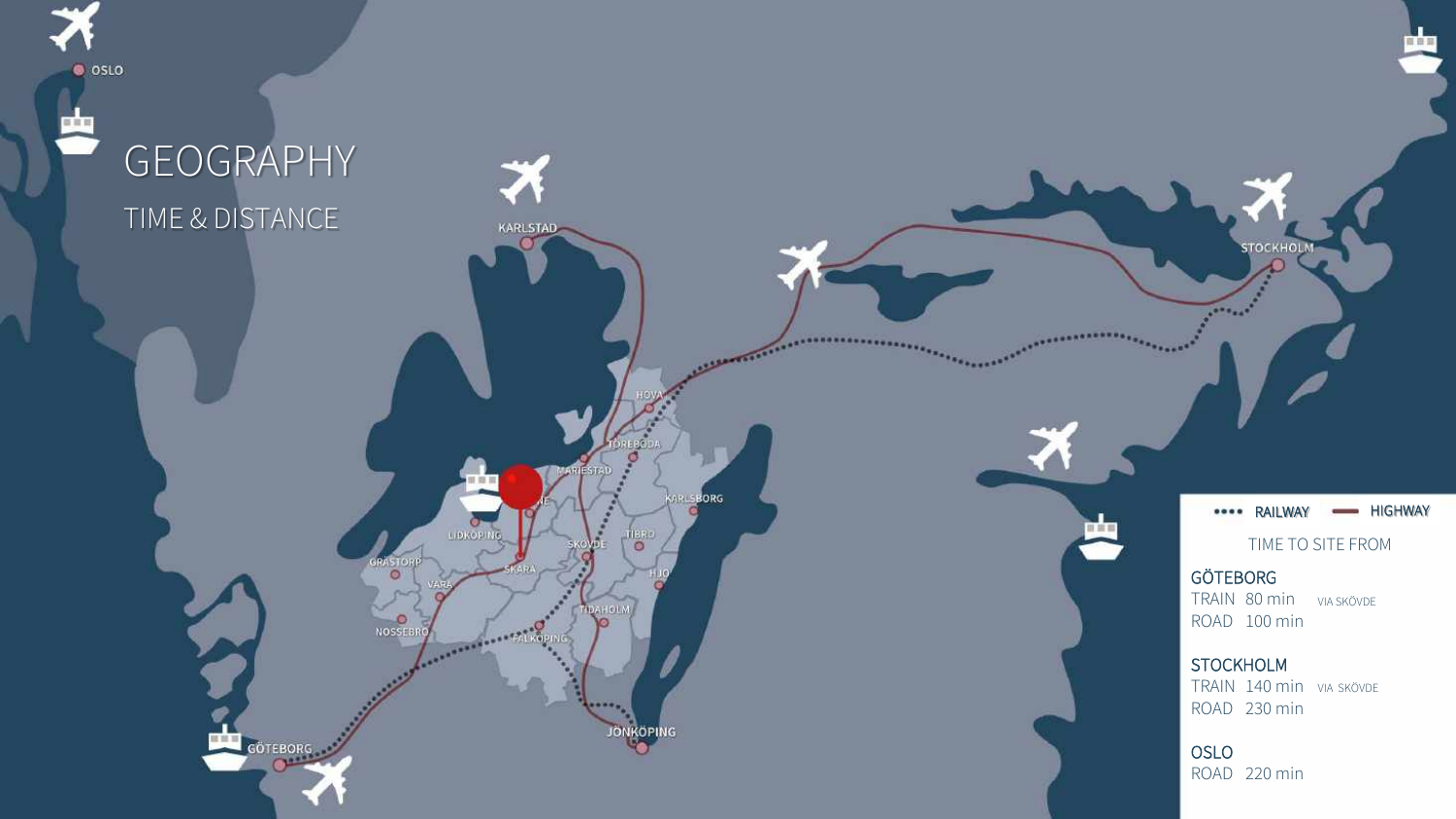# SITE AT BERNSTORP QUICK FACTS

- $\checkmark$  Total area of 8Ha (20 acres)
- $\checkmark$  Many possibilities to expand business through splitting or combining plots
- $\checkmark$  The site can be used up to 50%
- $\checkmark$  An international competitive pricing of land at a cost of 80 SEK/m<sup>2</sup> (approx. \$8/m<sup>2</sup>)
- $\checkmark$  Allowed building height is up to 12 metres
- $\checkmark$  Access to site can be given to customer within 6 months from agreement
- $\checkmark$  The site can be tailored to client specifications with connections for broadband fibre,
- fresh water and sewerage
- $\checkmark$  We can offer power distribution of up to 5 MW within 3 months
- $\checkmark$  Environmental permits for industry cleared
- $\checkmark$  The plot, and neighboring plots are planned for industry usage
- $\checkmark$  Excellent location for distribution on road via European Highway E20

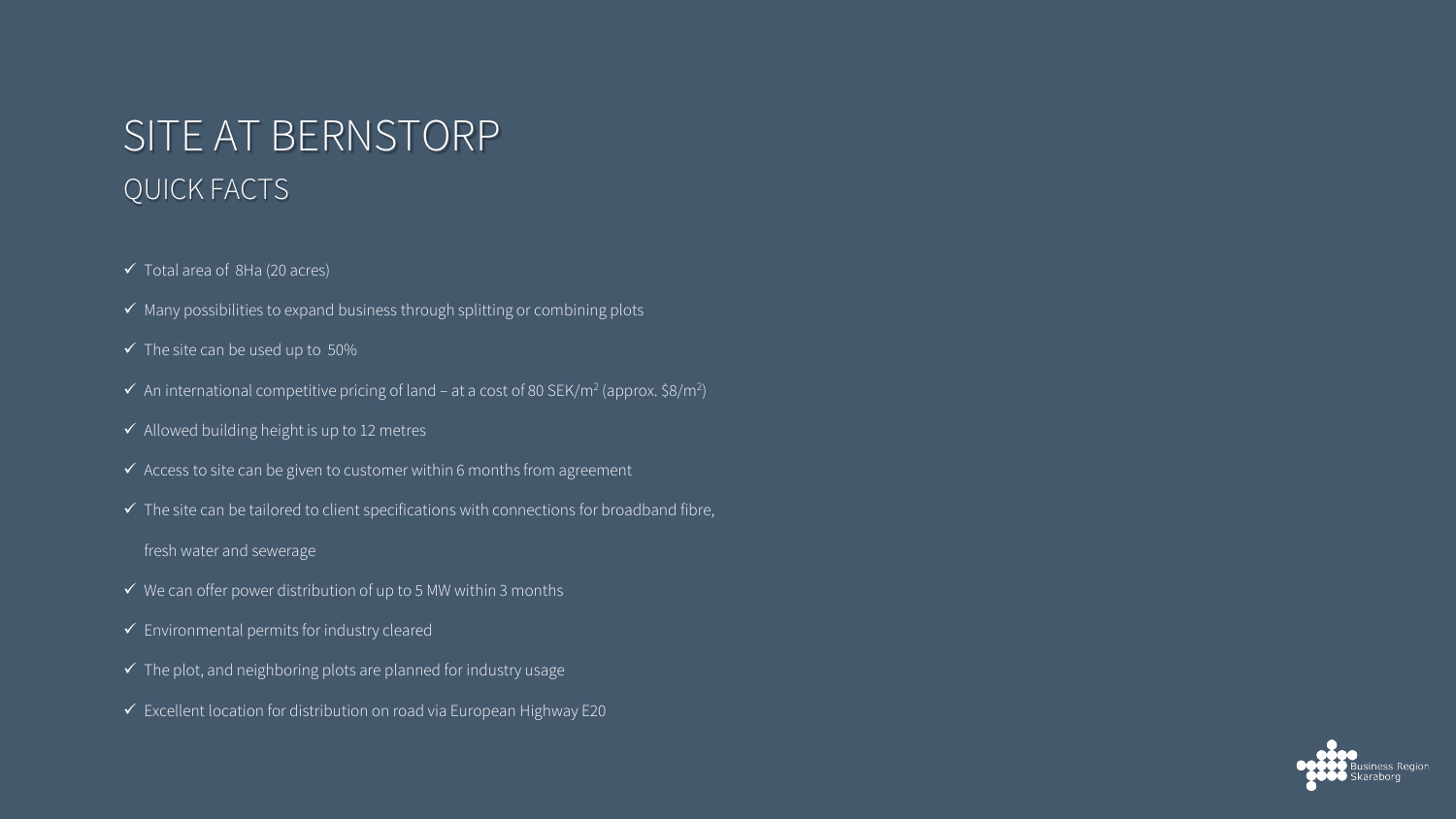### PLANT AREA LOCATION

The site at Bernstorp business park is in the western part of Skara, next to European Highway E20 to Gothenburg. Jula's distribution central is located here, serving 100 department stores in three countries. It's the largest warehouse in Sweden and covers 150 000 m2.

The properties for sale, highlighted in blue, can be readily prepared to fit the customer.



COORDINATES: 58.378569, 13.398368 GOOGLE MAPS- [LINK TO THE SITE](https://www.google.com/maps/place/Unnamed+Road,+532+95+Skara/@58.3782347,13.398507,591m/data=!3m1!1e3!4m5!3m4!1s0x465adfc271ebad7d:0x25f3f5f93c37e937!8m2!3d58.3790291!4d13.3971121)

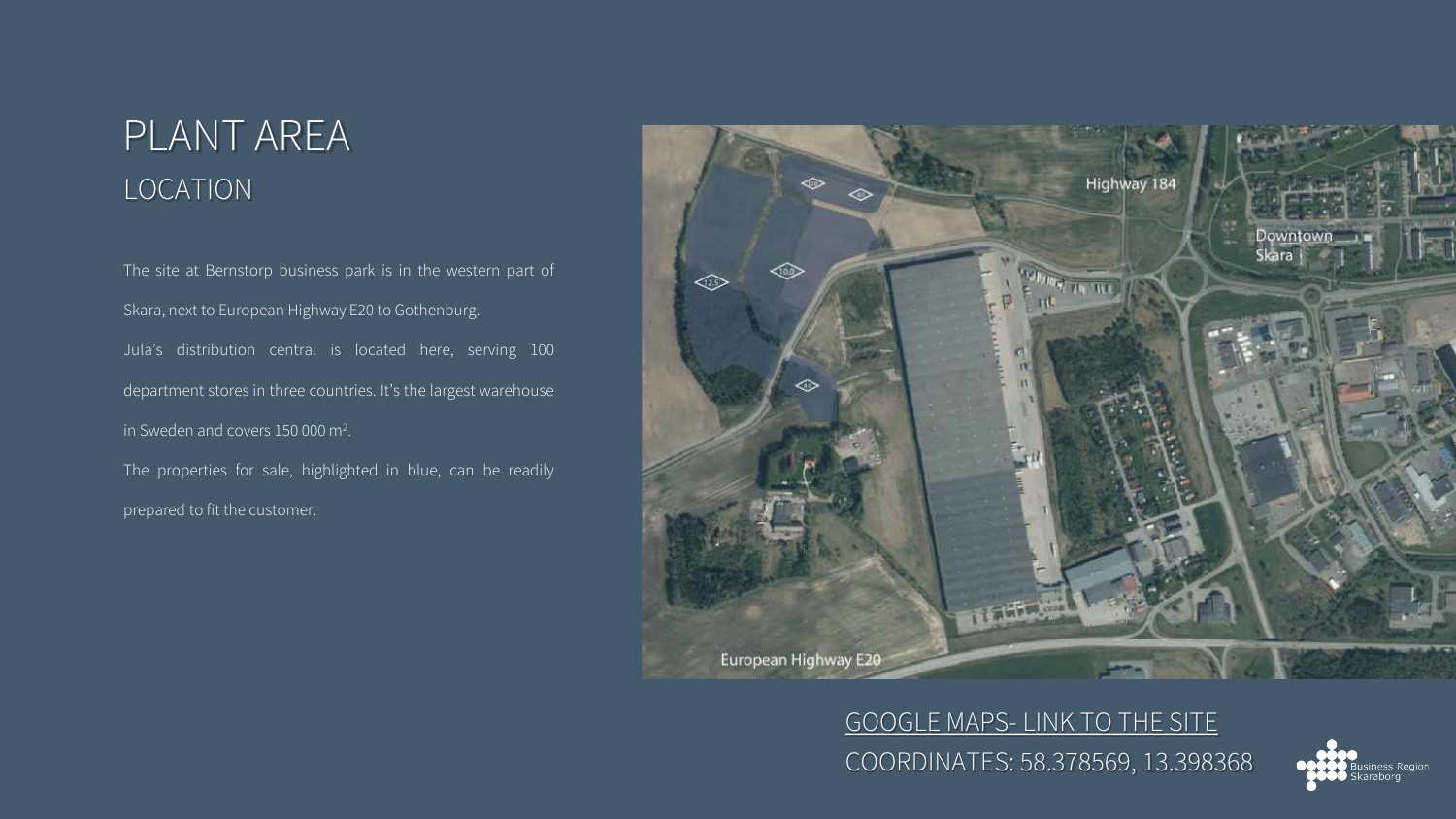## PLANT AREA SCHEMATICS



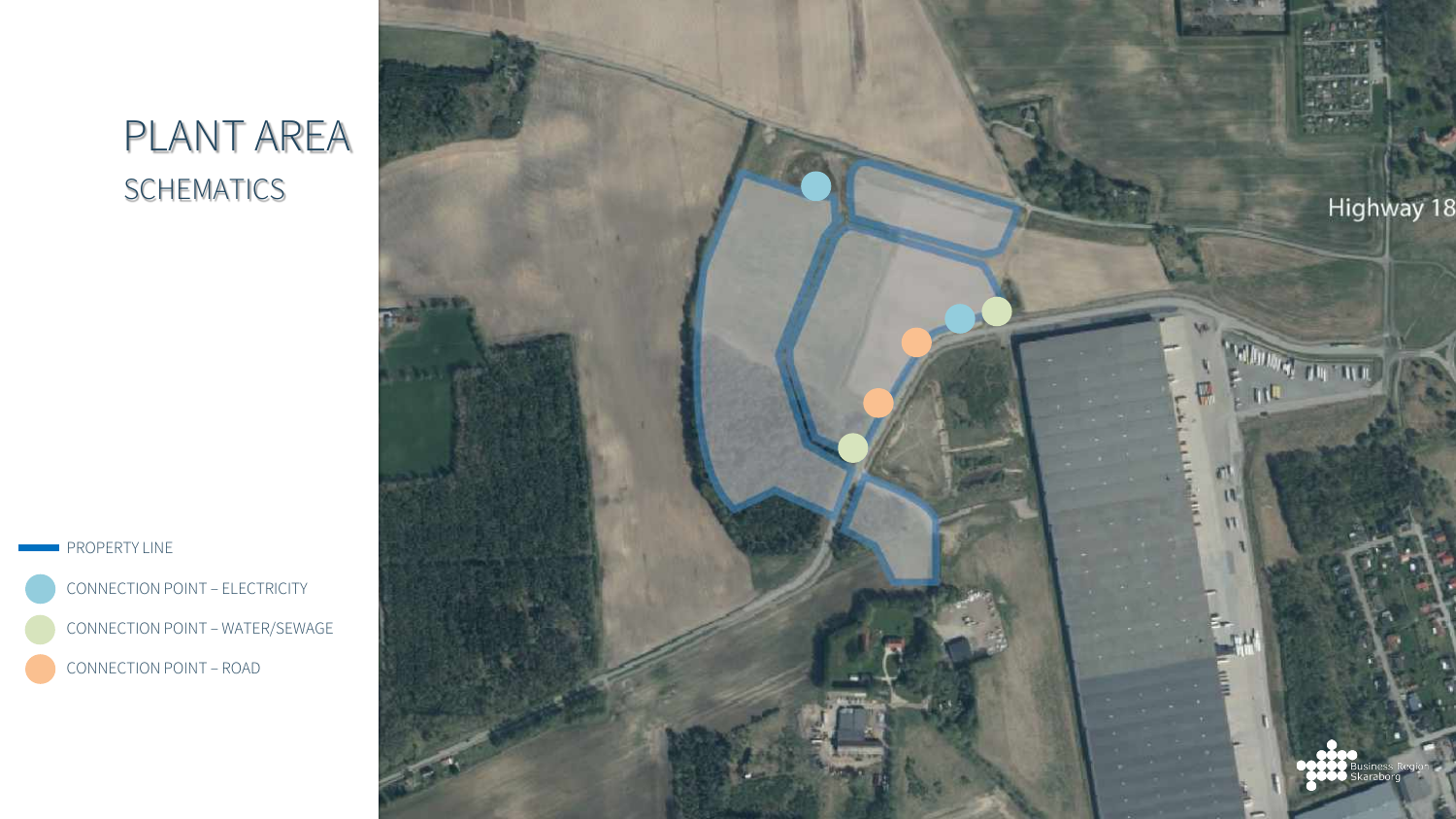### PLANT AREA GENERAL INFORMATION

Skara is in the center of Skaraborg – a junction connecting several cities. European Highway E20 is passing by the site at Bernstorp. The accessibility to other main roads that connect neighboring cities are just as good.

A dryport with direct railroad connections to the port of Gothenburg is situated just 30 km away. It serves the Jula Group and can be utilised by other local companies as well. Jula has daily transports between their warehouse and the dryport and they have expressed possibilities to collaborate with other companies.

This overview shows the site from the east, with European Highway E20 to the right.



#### DRONE- [FLIGHT TO OVERVIEW SITE](https://youtu.be/S_ATaweCX0g?list=PLj-c2DPrAm5ZljTKSCiqmnDdzLD_OsDCz)

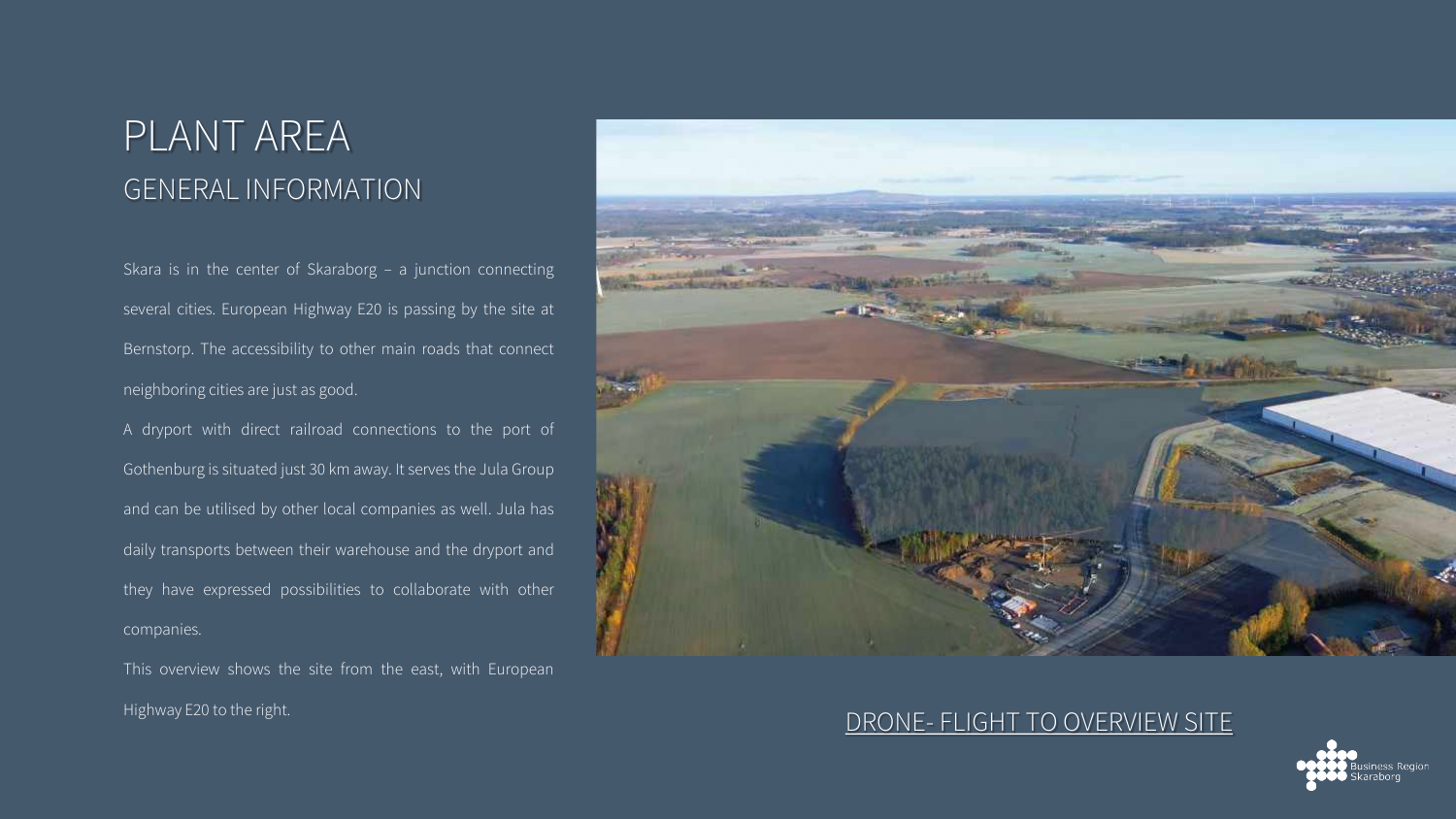### PLANT AREA TRANSPORTATION AND ROAD

European Highway E20 is one of the busiest highways in the Nordics, and will be fully completed in 2025. Through this major overall and heavy investment, the road will become even more durable than before, allowing heavier loads to be hauled and shorter transportations in both directions.

This major overhaul takes part on the stretch north of Skara, between Mariestad and Laxå, but affects Skara in a very positive way in terms of traffic flow.

European Highway E20 has 10 000 vehicles passing each day, of which approximately 2 100 are semis with trailer.

Skara is a world class logistical location. European Highway E20 passes by close to the city, the site at Bernstorp and Skaraborg Logistic Center.